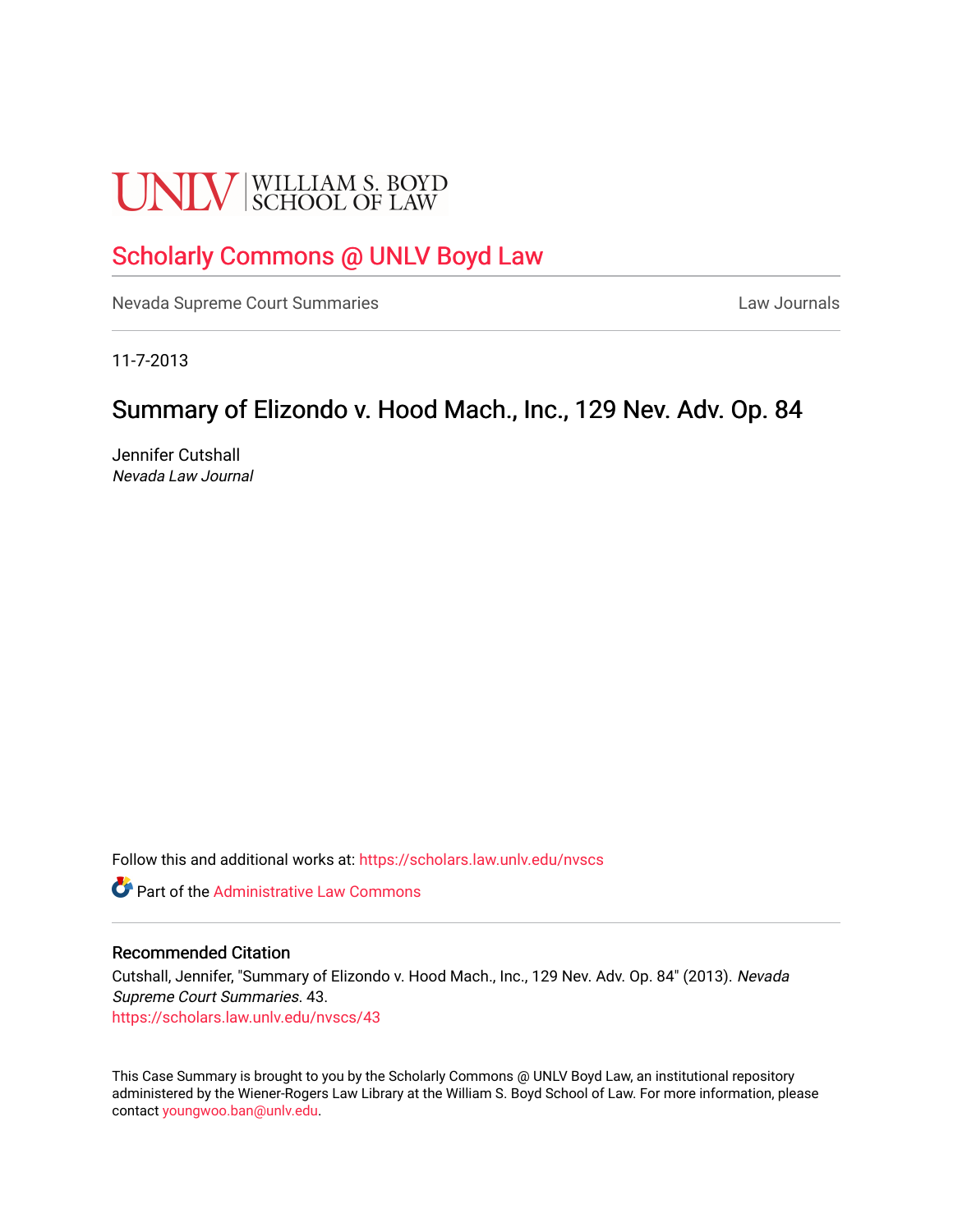*Elizondo v. Hood Mach., Inc.,* 129 Nev. Adv. Op. 84 (Nov. 7, 2013)<sup>1</sup>

CIVIL APPEAL: ADMINISTRATIVE AGENCY

## **Summary**

The Court determined two issues: (1) whether an appeals officer's conclusory order in a workers' compensation matter failed to meet the statutory requirements of NRS 233B.125; and (2) whether the doctrines of claim and issue preclusion apply to require dismissal of a fourth request to reopen an industrial injury claim under NRS 616C.390.

## **Disposition**

A written order from an administrative proceeding must include findings of fact and conclusions of law under NRS 233B.125. Without such, it is impossible for the court to determine if there has been a change of circumstances warranting a reopening of the claim under NRS 616C.390.

## **Factual and Procedural History**

In 2000, appellant Carlos Elizondo filed an industrial injury claim as a result of an abdominal injury while employed by respondent Hood Machine. In 2001, the physician who conducted Elizondo's permanent partial disability (PPD) examination gave him a zero-percent disability rating, and his claim was closed by respondent Employers Insurance Company of Nevada (EICON).

Elizondo sought to have his claim reopened three times based upon new opinions from physicians; each time the claim was denied. After his claim was again denied in 2007, Elizondo petitioned the district court for judicial review of the denial. The district court denied his petition because substantial evidence supported the appeals officer's determination. Elizondo appealed the district court's order, and Nevada Supreme Court affirmed the district court's decision.

In 2011, Elizondo filed a fourth request to reopen his claim and was again denied. He administratively appealed the denial of his request, and the hearing officer affirmed the denial because the medical report Elizondo provided did not meet the requirements of NRS 616C.390, which states that the standard required for admissibility of an expert opinion regarding causation is a reasonable degree of medical probability. Elizondo then administratively appealed the decision, and the appeal's officer denied it without providing any factual or legal explanation.

Elizondo then filed a petition for judicial review to the district court arguing that the appeals officer's order failed to meet the statutory requirements of NRS 233B.125 and that it was not supported by substantial evidence. EICON contended that Elizondo was precluded from reopening his claim under the doctrine of res judicata. The district court denied Elizondo's petition because he did not state a new cause of action that could withstand the application of res judicata. Elizondo appealed.

 

 $<sup>1</sup>$  By Jennifer Cutshall.</sup>